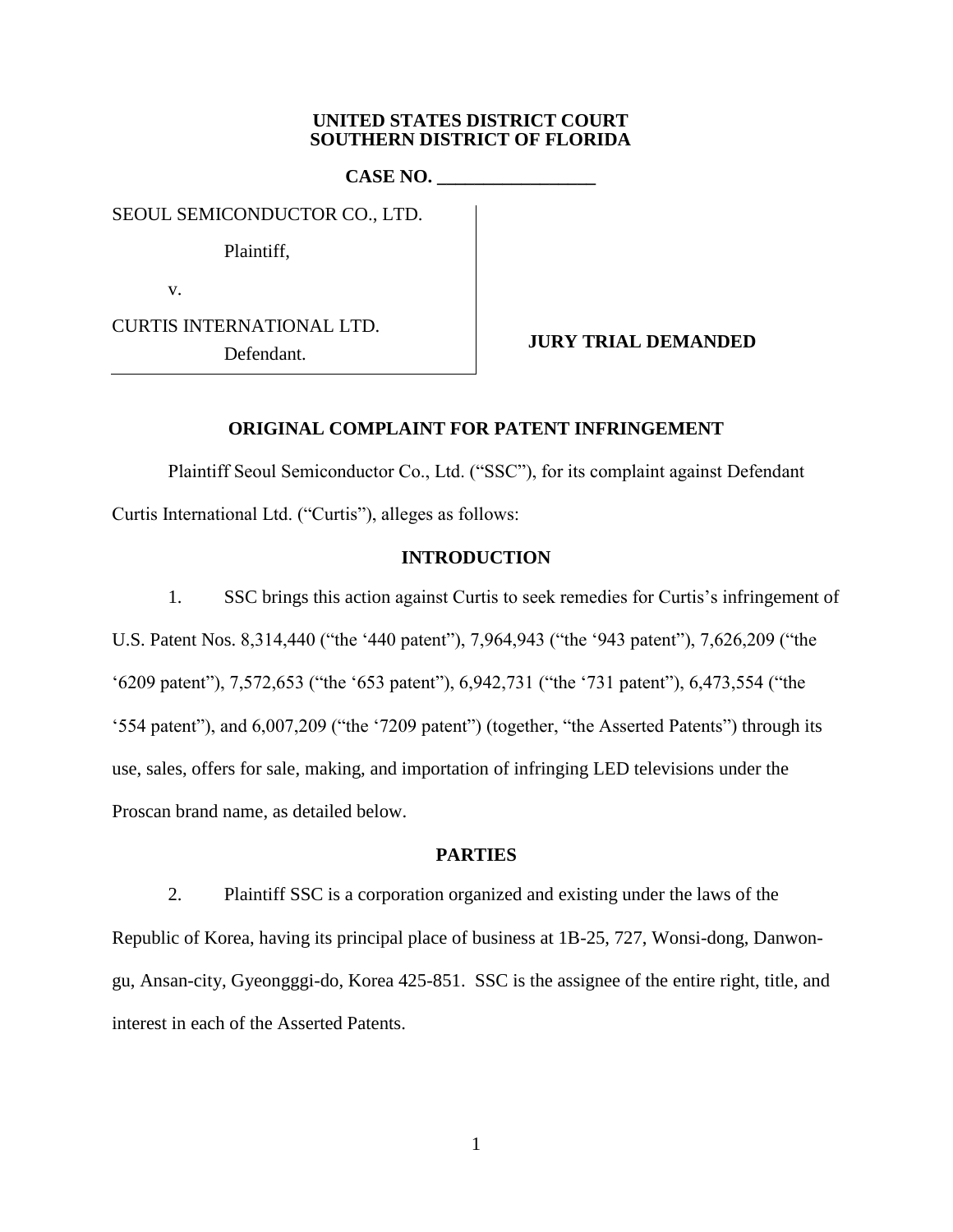3. Upon information and belief, Defendant Curtis is a corporation organized and existing under the laws of Canada, having its principal place of business at 315 Attwell Drive, Etobicoke, Ontario, Canada M9W 5C1.

# **JURISDICTION AND VENUE**

4. This lawsuit is a civil action for patent infringement arising under the patent laws of the United States, 35 U.S.C. § 1, *et seq.* Accordingly, this Court has subject matter jurisdiction pursuant to 28 U.S.C. §§ 1331 and 1338(a).

5. This Court has personal jurisdiction over Curtis. Upon information and belief, Curtis has significant contacts with this forum because Curtis manufactures (directly or indirectly through third-party manufacturers) and/or assembles infringing products that are and have been offered for sale, sold, and used in this District. For example, Curtis's infringing Proscan televisions are or have recently been sold or offered for sale at hhgregg on 1750 N. Federal Hwy., Ft. Lauderdale, FL 33305 and on 11825 S. Dixie Hwy., Miami, FL 33156, as well as at Kmart on 14091 SW 88th St., Miami, FL 33186. Upon information and belief, Curtis, directly and/or through its distribution network, places infringing products within the stream of commerce, with the knowledge and/or understanding that such infringing products will be sold in this District. Upon information and belief, Curtis has operated, conducted, engaged in, or carried on a business or business venture in this District and that the causes of action herein arise from these acts. Upon information and belief, Curtis has committed a tortious act within this District. Upon information and belief, Curtis has engaged in substantial and not isolated activity within this District. Therefore, exercise of jurisdiction over Curtis will not offend traditional notions of fair play and substantial justice. Such an exercise is consistent with the Florida long-arm statute, Fla. Stat. § 48.193.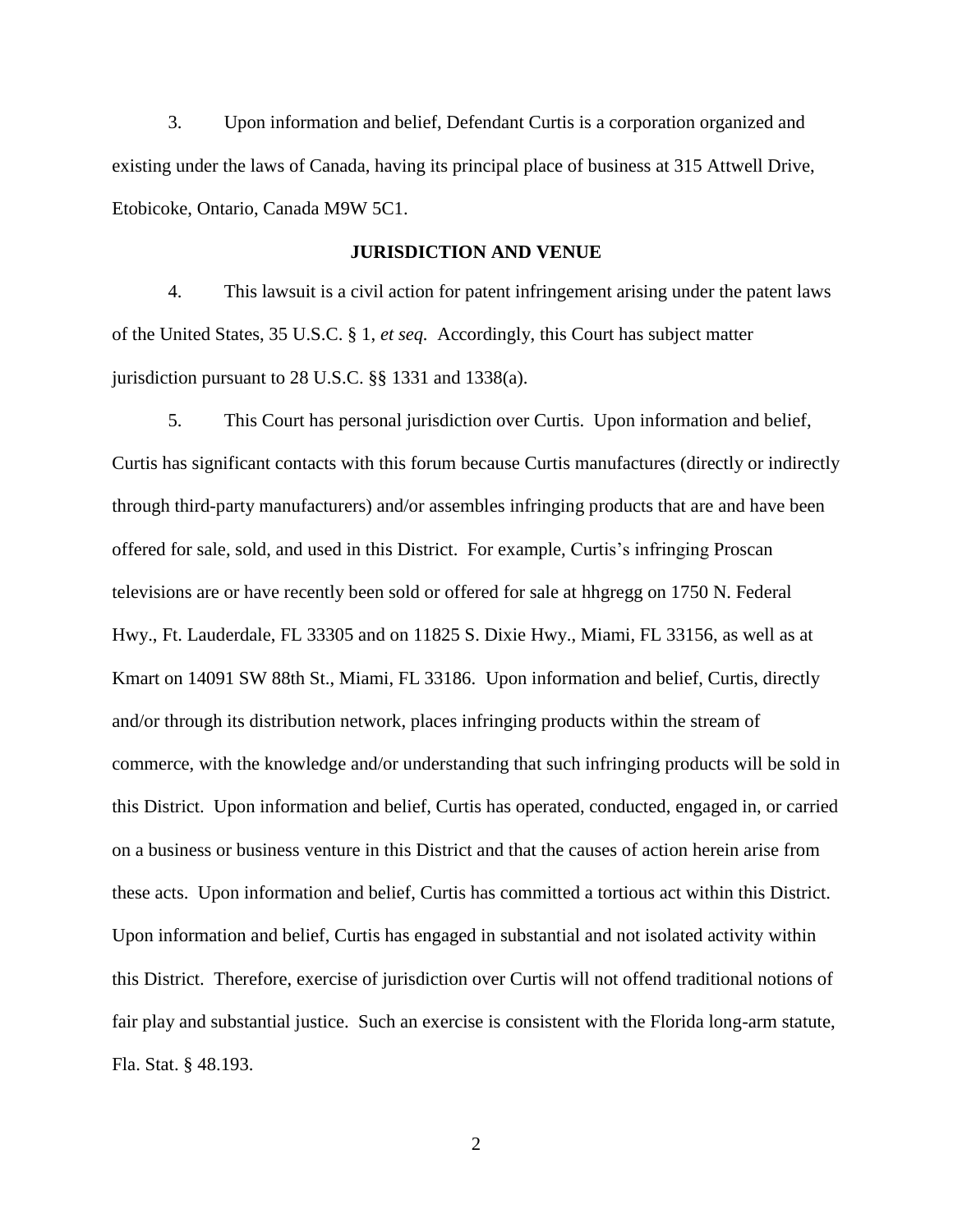6. Venue is proper in this District pursuant to 28 U.S.C. §§ 1391(b)-(d) and 1400(b). Upon information and belief, Defendant Curtis conducts substantial business directly and/or through third parties or agents in this District by selling and/or offering to sell the infringing products and/or by conducting other business in this District.

## **COUNT I: INFRINGEMENT OF U.S. PATENT NO. 8,314,440**

7. SSC incorporates by reference the preceding averments set forth in paragraphs 1- 6.

8. The '440 patent, titled "Light Emitting Diode Chip and Method of Fabricating the Same," was duly and lawfully issued on November 20, 2012. A true and correct copy of the '943 patent is attached to this Complaint as Exhibit 1.

9. SSC is the owner of all rights, title, and interest in the '440 patent, including the right to bring this suit for injunctive relief and damages.

10. Upon information and belief, Curtis has been and is currently directly infringing and inducing infringement of one or more claims of the '440 patent, including without limitation claim 1, by using, offering for sale and selling in the United States, and by importing into the United States, without authority, products, including without limitation the Proscan PLDED5066A-E and Proscan PLDED3273A LED televisions (the "'440 Infringing Products"), including without limitation under 35 U.S.C. §§ 271(a), (b), and (g).

11. Upon information and belief, the light emitting diode chips contained in the '440 Infringing Products are made by the methods claimed in the '440 patent. Upon information and belief, at least some of the light emitting diode chips are manufactured outside of the United States. Upon information and belief, the light emitting diode chips are not materially changed by subsequent processes, and do not become trivial and nonessential components of another product, including the '440 Infringing Products.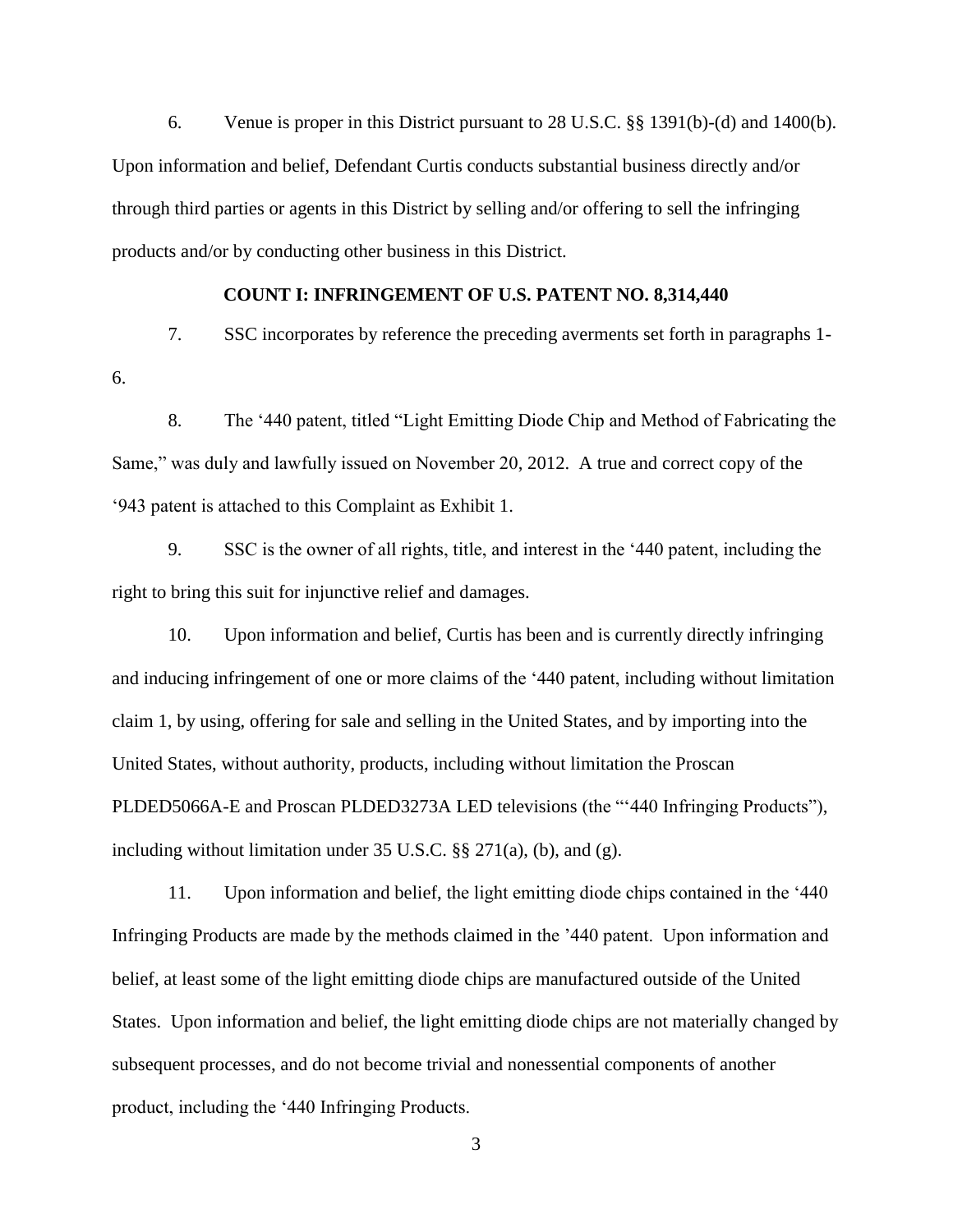12. Curtis has had knowledge of SSC's patented technology, including the '440 patent, prior to the initiation of this action. Specifically, Curtis has been aware of the '440 patent and its infringement at least since July 21, 2014, when it received a cease-and-desist letter from SSC. The letter explicitly identified the '440 patent, informed Curtis of its infringing activity, and requested that Curtis cease and desist any and all infringing activity.

13. Upon information and belief, despite its knowledge of the '440 patent and its infringing activity, Curtis has been inducing infringement of the '440 patent, by, among other things, knowingly and with intent, actively encouraging its customers, retailers, and distributors, such as Kmart and hhgregg, to use, sell, offer for sale, and import the '440 Infringing Products in a manner that constitutes infringement of one or more claims of the '440 Patent. For example, upon information and belief, Curtis is selling its '440 Infringing Products to its customers, retailers, and distributors. Further, upon information and belief, Curtis actively entices its customers, retailers, and distributors through advertising, marketing and sales activity to use, sell, offer for sale, and import its '440 Infringing Products. Upon information and belief, Curtis's customers, retailers, and distributors directly infringe the '440 patent by using, selling, offering for sale, and importing in the United States the '440 Infringing Products. Upon information and belief, Curtis knows that by using, selling, offering for sale, and importing the '440 Infringing Products its customers, retailers, and distributors directly infringe the '440 Patent. Upon information and belief, this inducing activity is ongoing and has not stopped since the initiation of this action.

14. Curtis's infringing activities have caused and will continue to cause SSC irreparable harm, for which it has no adequate remedy at law, unless Curtis's infringing activities are enjoined by this Court in accordance with 35 U.S.C. § 283.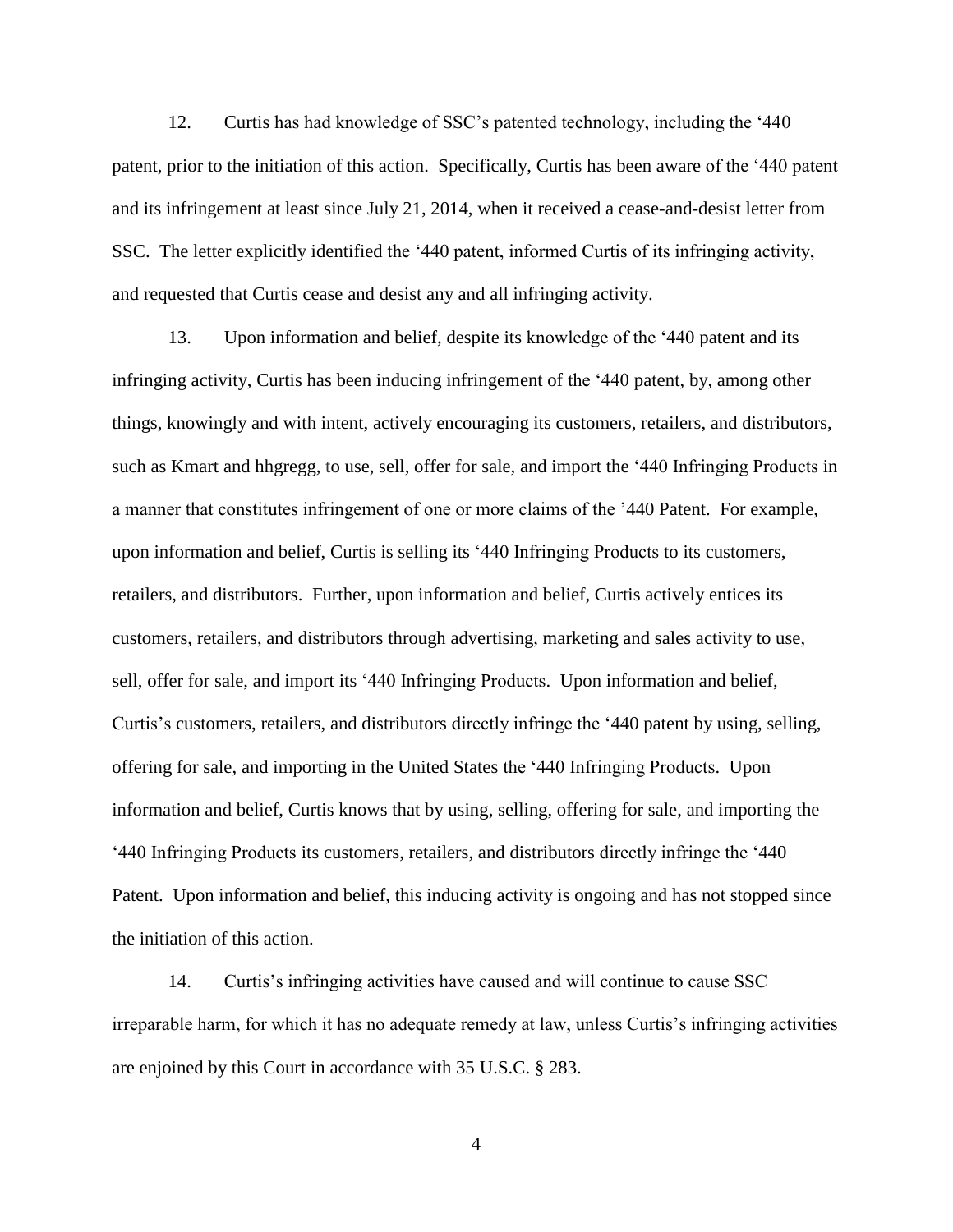15. SSC has been and continues to be damaged by Curtis's infringement of the '440 patent in an amount to be determined at trial.

16. Upon information and belief, Curtis's infringement of the '440 patent is willful and deliberate, and justifies an increase in damages in accordance with 35 U.S.C. § 284.

17. Curtis's infringement of the '440 patent is exceptional and entitles SSC to attorneys' fees and costs incurred in prosecuting this action under 35 U.S.C. § 285.

## **COUNT II: INFRINGEMENT OF U.S. PATENT NO. 7,964,943**

18. SSC incorporates by reference the preceding averments set forth in paragraphs 1- 6.

19. The '943 patent, titled "Light Emitting Device," was duly and lawfully issued on June 21, 2011. A true and correct copy of the '943 patent is attached to this Complaint as Exhibit 2.

20. SSC is the owner of all rights, title, and interest in the '943 patent, including the right to bring this suit for injunctive relief and damages.

21. Upon information and belief, Curtis has been and is currently directly infringing and inducing infringement of one or more claims of the '943 patent, including without limitation claim 1, by using, offering for sale and selling in the United States, and by importing into the United States, without authority, products, including without limitation the Proscan PLDED5066A-E, Proscan PLDED3273A, Proscan PLDVD3213A, Proscan PLDV321300, Proscan PLDED5030A-RK, and Proscan PLDED4016A LED televisions (the "'943 Infringing Products"), including without limitation under 35 U.S.C. §§ 271(a) and (b).

22. Curtis has had knowledge of SSC's patented technology, including the '943 patent, prior to the initiation of this action. Specifically, Curtis has been aware of the '943 patent and its infringement at least since July 21, 2014, when it received a cease-and-desist letter from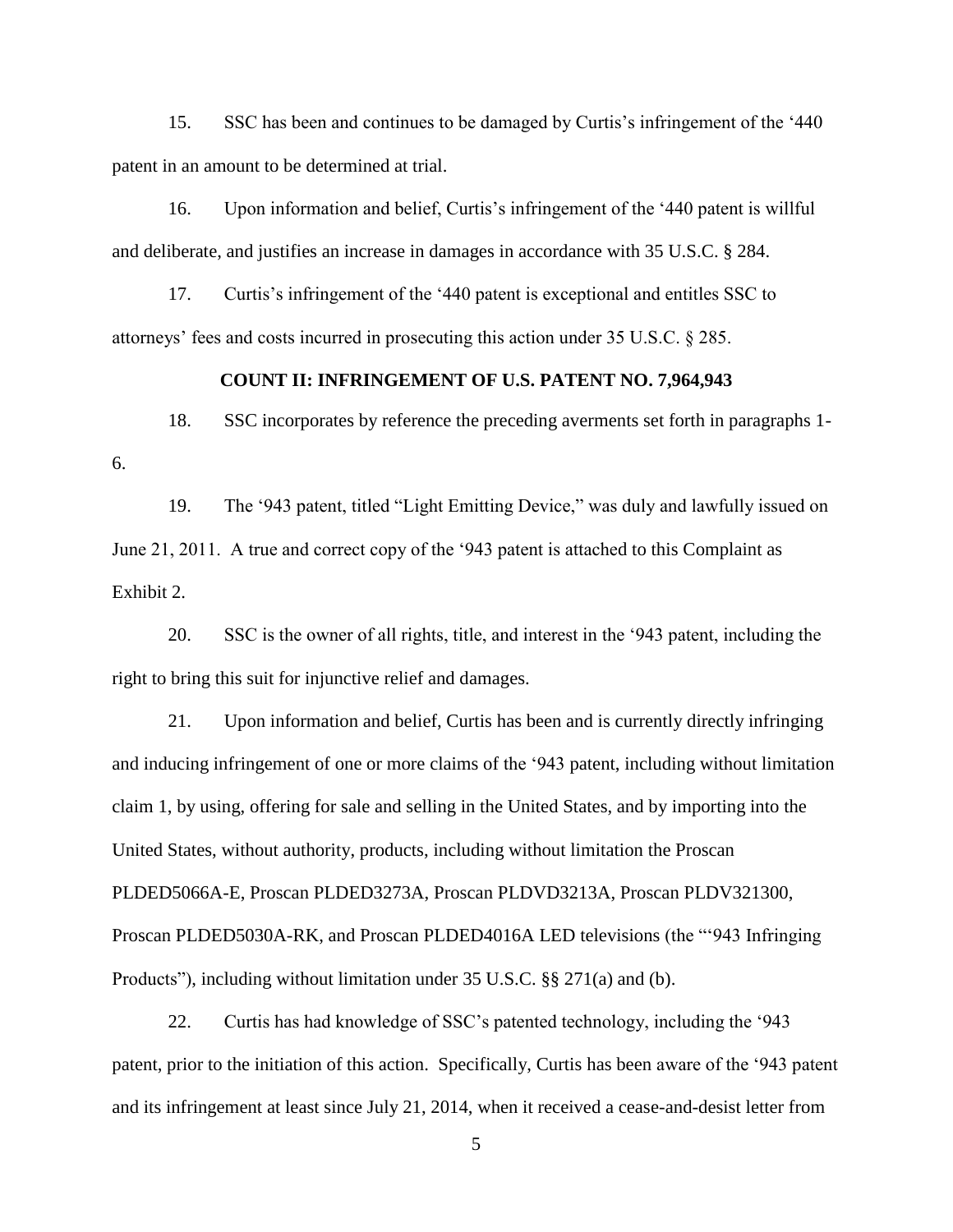SSC. The letter explicitly identified the '943 patent, informed Curtis of its infringing activity, and requested that Curtis cease and desist any and all infringing activity.

23. Upon information and belief, despite its knowledge of the '943 patent and its infringing activity, Curtis has been inducing infringement of the '943 patent by, among other things, knowingly and with intent, actively encouraging its customers, retailers, and distributors, such as Kmart and hhgregg, to use, sell, offer for sale, and import the '943 Infringing Products in a manner that constitutes infringement of one or more claims of the '943 Patent. For example, upon information and belief, Curtis is selling its '943 Infringing Products to its customers, retailers, and distributors. Further, upon information and belief, Curtis actively entices its customers, retailers, and distributors through advertising, marketing and sales activity to use, sell, offer for sale, and import its '943 Infringing Products. Upon information and belief, Curtis's customers, retailers, and distributors directly infringe the '943 patent by using, selling, offering for sale, and importing in the United States the '943 Infringing Products. Upon information and belief, Curtis knows that by using, selling, offering for sale, and importing the '943 Infringing Products its customers, retailers, and distributors directly infringe the '943 Patent. Upon information and belief, this inducing activity is ongoing and has not stopped since the initiation of this action.

24. Curtis's infringing activities have caused and will continue to cause SSC irreparable harm, for which it has no adequate remedy at law, unless Curtis's infringing activities are enjoined by this Court in accordance with 35 U.S.C. § 283.

25. SSC has been and continues to be damaged by Curtis's infringement of the '943 patent in an amount to be determined at trial.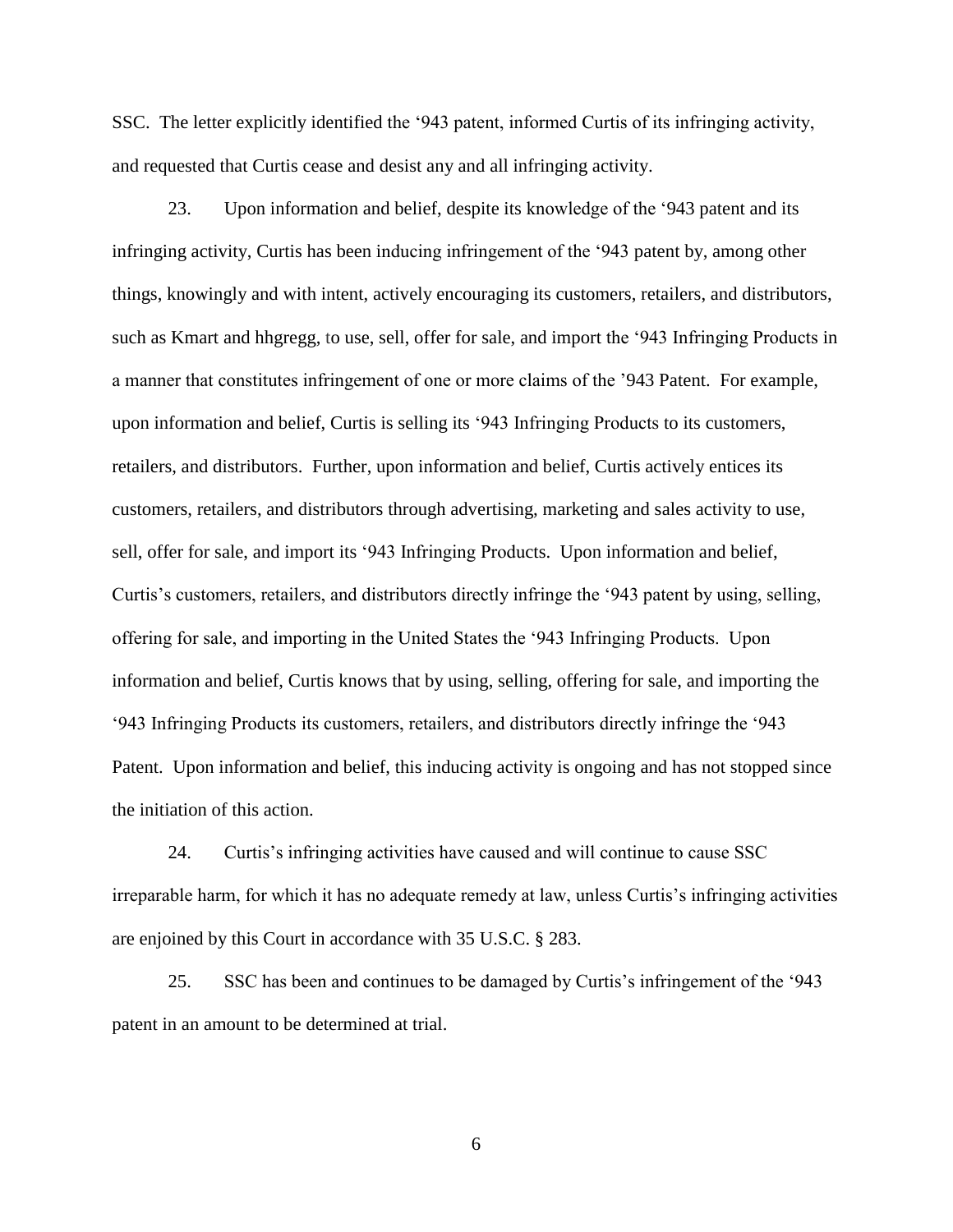26. Upon information and belief, Curtis's infringement of the '943 patent is willful and deliberate, and justifies an increase in damages in accordance with 35 U.S.C. § 284.

27. Upon information and belief, Curtis's infringement of the '943 patent is exceptional and entitles SSC to attorneys' fees and costs incurred in prosecuting this action under 35 U.S.C. § 285.

## **COUNT III: INFRINGEMENT OF U.S. PATENT NO. 7,626,209**

28. SSC incorporates by reference the preceding averments set forth in paragraphs 1- 6.

29. The '6209 patent, titled "Light Emitting Diode Having Active Region of Multi Quantum Well Structure," was duly and lawfully issued on December 1, 2009. A true and correct copy of the '6209 patent is attached to this Complaint as Exhibit 3.

30. SSC is the owner of all rights, title, and interest in the '6209 patent, including the right to bring this suit for injunctive relief and damages.

31. Upon information and belief, Curtis has been and is currently directly infringing and inducing infringement of one or more claims of the '6209 patent, including without limitation claim 1, by using, offering for sale and selling in the United States, and by importing into the United States, without authority, products, including without limitation the Proscan PLDVD3213A, Proscan PLDV321300, and Proscan PLDED5030A-RK LED televisions (the "'6209 Infringing Products"), including without limitation under 35 U.S.C. §§ 271(a) and (b).

32. Curtis has had knowledge of SSC's patented technology, including the '6209 patent, prior to the initiation of this action. Specifically, Curtis has been aware of the '6209 patent and its infringement at least since July 21, 2014, when it received a cease-and-desist letter from SSC. This letter explicitly identified the '6209 patent, informed Curtis of its infringing activity, and requested that Curtis cease and desist any and all infringing activity.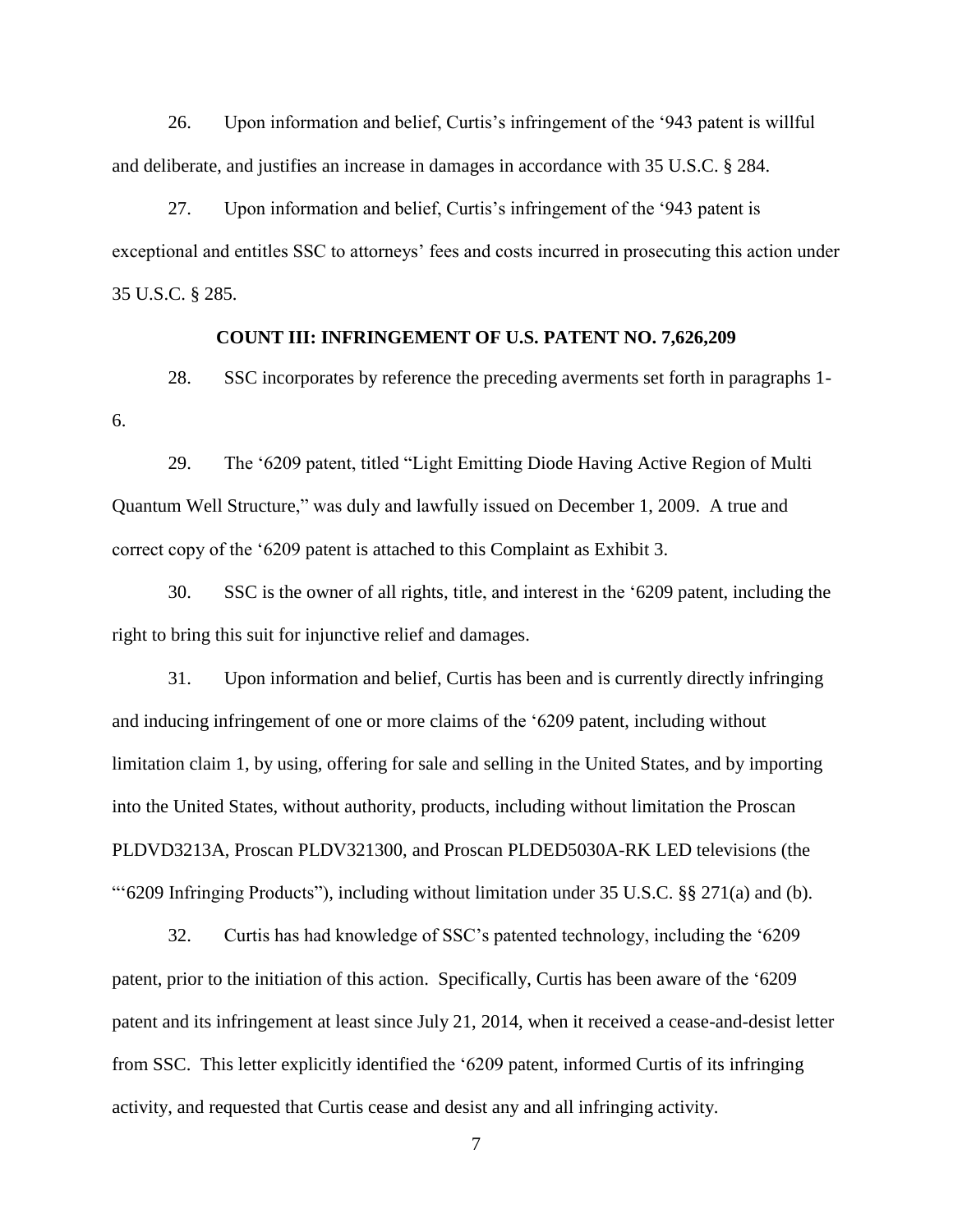33. Upon information and belief, despite its knowledge of the '6209 patent and its infringing activity, Curtis has been inducing infringement of the '6209 patent by, among other things, knowingly and with intent, actively encouraging its customers, retailers, and distributors, such as Kmart and hhgregg, to use, sell, offer for sale, and import the '6209 Infringing Products in a manner that constitutes infringement of one or more claims of the '6209 Patent. For example, upon information and belief, Curtis is selling its '6209 Infringing Products to its customers, retailers, and distributors. Further, upon information and belief, Curtis actively entices its customers, retailers, and distributors through advertising, marketing and sales activity to use, sell, offer for sale, and import its '6209 Infringing Products. Upon information and belief, Curtis's customers, retailers, and distributors directly infringe the '6209 patent by using, selling, offering for sale, and importing in the United States the '6209 Infringing Products. Upon information and belief, Curtis knows that by using, selling, offering for sale, and importing the '6209 Infringing Products its customers, retailers, and distributors directly infringe the '6209 Patent. Upon information and belief, this inducing activity is ongoing and has not stopped since the initiation of this action.

34. Curtis's infringing activities have caused and will continue to cause SSC irreparable harm, for which it has no adequate remedy at law, unless Curtis's infringing activities are enjoined by this Court in accordance with 35 U.S.C. § 283.

35. SSC has been and continues to be damaged by Curtis's infringement of the '6209 patent in an amount to be determined at trial.

36. Upon information and belief, Curtis's infringement of the '6209 patent is willful and deliberate, and justifies an increase in damages in accordance with 35 U.S.C. § 284.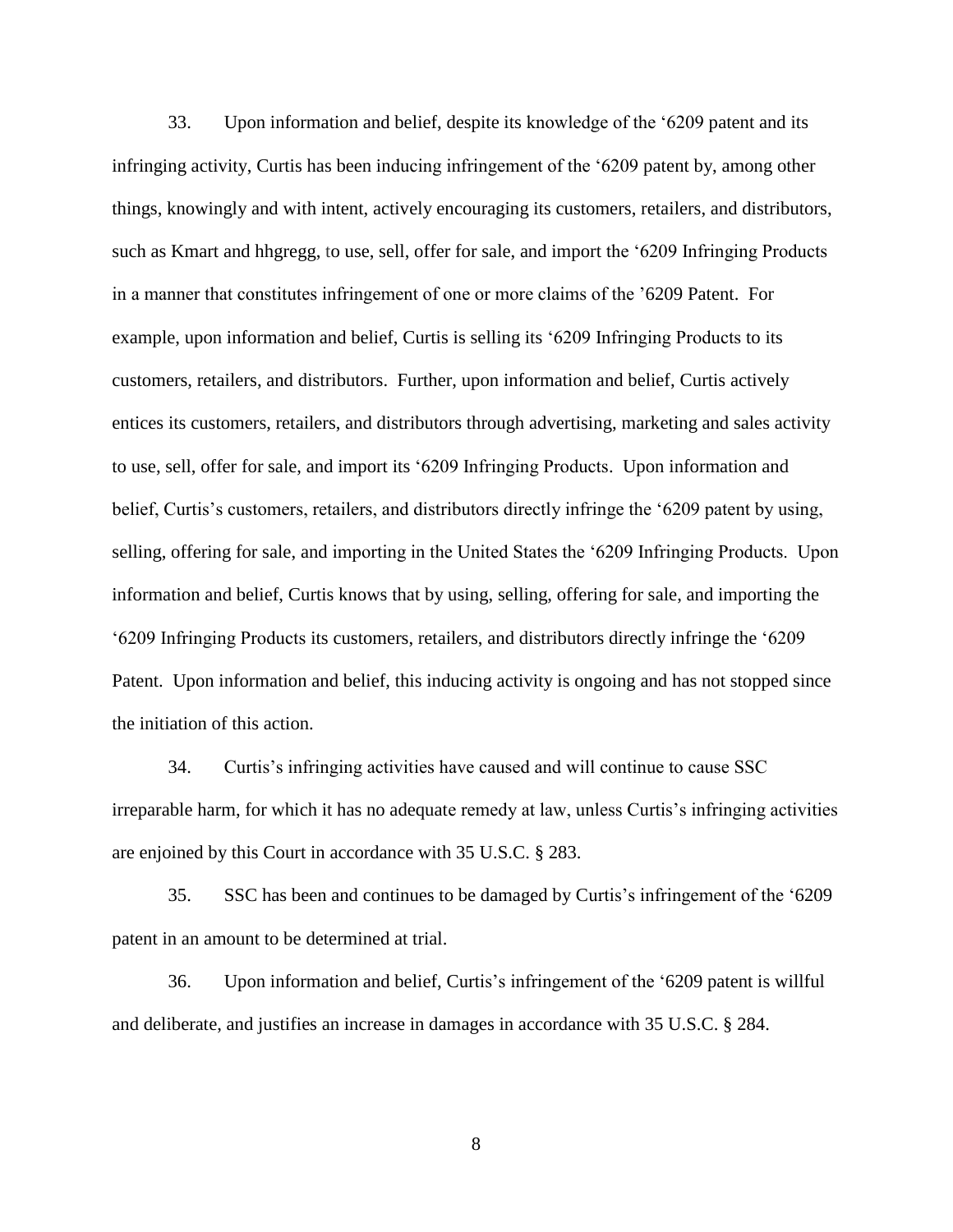37. Upon information and belief, Curtis's infringement of the '6209 patent is exceptional and entitles SSC to attorneys' fees and costs incurred in prosecuting this action under 35 U.S.C. § 285.

## **COUNT IV: INFRINGEMENT OF U.S. PATENT NO. 7,572,653**

38. SSC incorporates by reference the preceding averments set forth in paragraphs 1- 6.

39. The '653 patent, titled "Method of Fabricating Light Emitting Diode," was duly and lawfully issued on August 11, 2009. A true and correct copy of the '653 patent is attached to this Complaint as Exhibit 4.

40. SSC is the owner of all rights, title, and interest in the '653 patent, including the right to bring this suit for injunctive relief and damages.

41. Upon information and belief, Curtis has been and is currently directly infringing and inducing infringement of one or more claims of the '653 patent, including without limitation claim 11, by using, offering for sale and selling in the United States, and by importing into the United States, without authority, products, including without limitation the Proscan PLDED5066A-E, Proscan PLDED3273A, Proscan PLDVD3213A, Proscan PLDV321300, and Proscan PLDED5030A-RK LED televisions (the "'653 Infringing Products"), including without limitation under 35 U.S.C. §§ 271(b) and (g).

42. Upon information and belief, the light emitting diodes contained in the '653 Infringing Products are made by the methods claimed in the '653 patent. Upon information and belief, at least some of the light emitting diodes are manufactured outside of the United States. Upon information and belief, the light emitting diodes are not materially changed by subsequent processes, and do not become trivial and nonessential components of another product, including the '653 Infringing Products.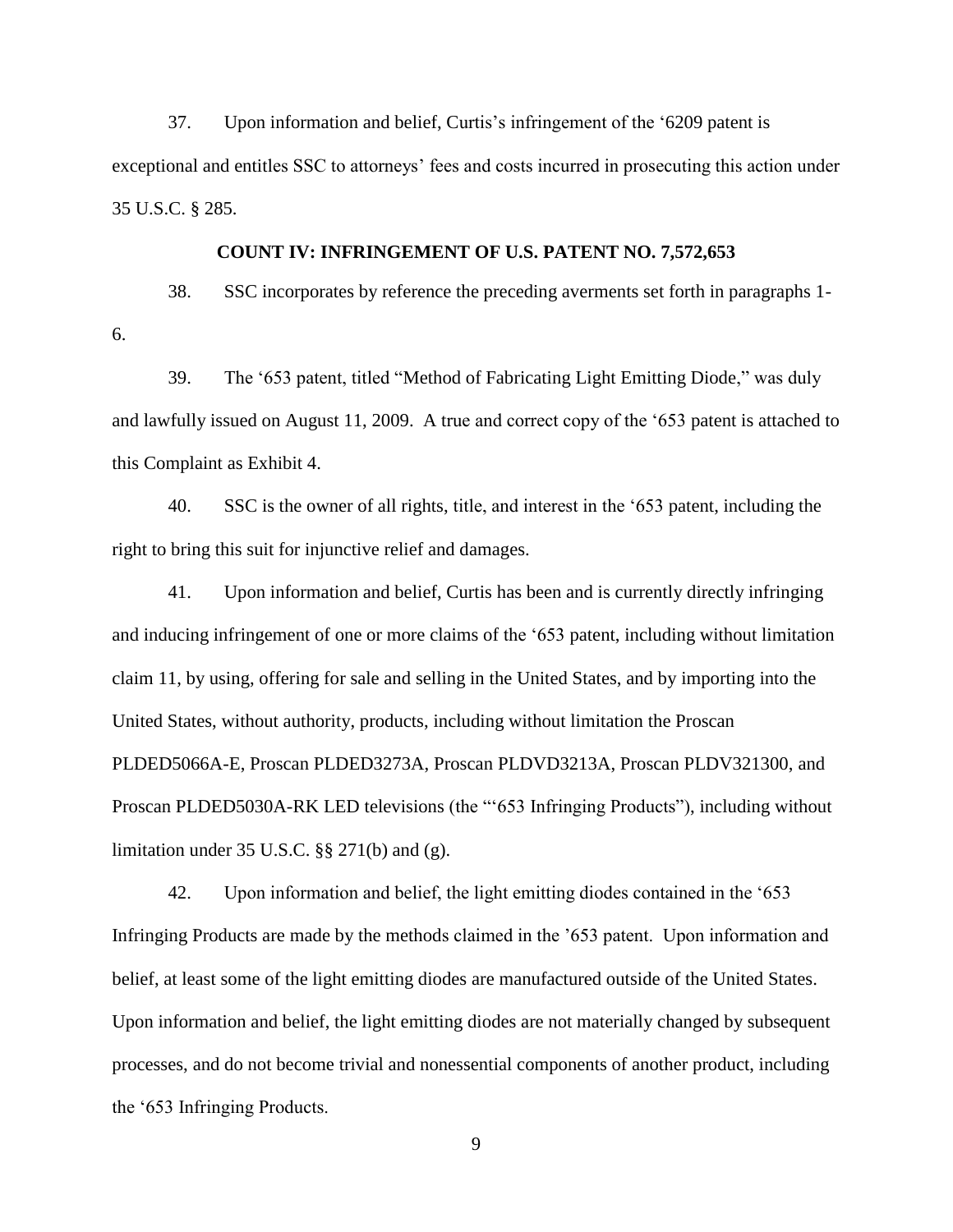43. Curtis has had knowledge of SSC's patented technology, including the '653 patent, prior to the initiation of this action. Specifically, Curtis has been aware of the '653 patent and its infringement at least since July 21, 2014, when it received a cease-and-desist letter from SSC. The letter explicitly identified the '653 patent, informed Curtis of its infringing activity, and requested that Curtis cease and desist any and all infringing activity.

44. Upon information and belief, despite its knowledge of the '653 patent and its infringing activity, Curtis has been inducing infringement of the '653 patent by, among other things, knowingly and with intent, actively encouraging its customers, retailers, and distributors, such as Kmart and hhgregg, to use, sell, offer for sale, and import the '653 Infringing Products in a manner that constitutes infringement of one or more claims of the '653 Patent. For example, upon information and belief, Curtis is selling its '653 Infringing Products to its customers, retailers, and distributors. Further, upon information and belief, Curtis actively entices its customers, retailers, and distributors through advertising, marketing and sales activity to use, sell, offer for sale, and import its '653 Infringing Products. Upon information and belief, Curtis's customers, retailers, and distributors directly infringe the '653 patent by using, selling, offering for sale, and importing in the United States the '653 Infringing Products. Upon information and belief, Curtis knows that by using, selling, offering for sale, and importing the '653 Infringing Products its customers, retailers, and distributors directly infringe the '653 Patent. Upon information and belief, this inducing activity is ongoing and has not stopped since the initiation of this action.

45. Curtis's infringing activities have caused and will continue to cause SSC irreparable harm, for which it has no adequate remedy at law, unless Curtis's infringing activities are enjoined by this Court in accordance with 35 U.S.C. § 283.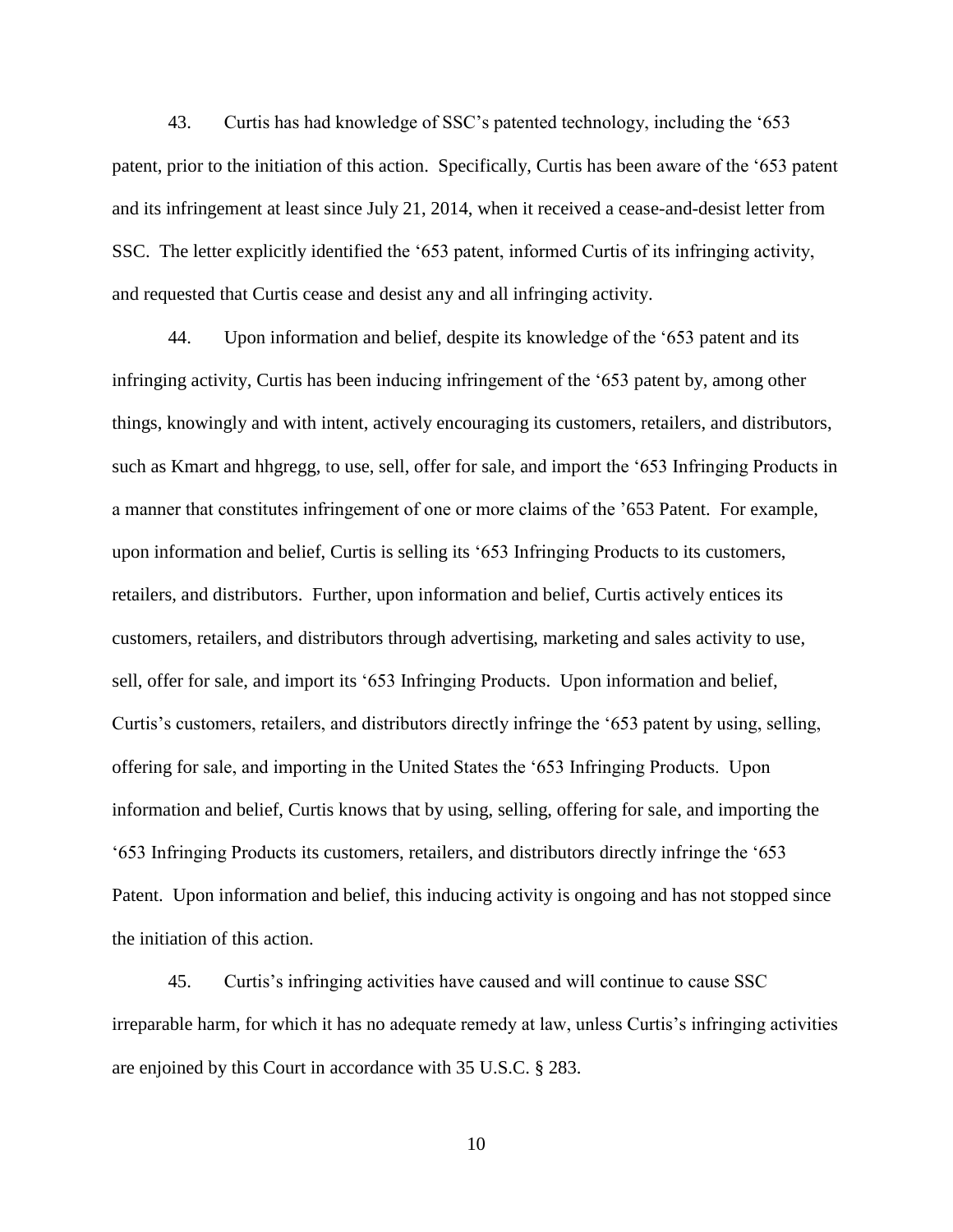46. SSC has been and continues to be damaged by Curtis's infringement of the '653 patent in an amount to be determined at trial.

47. Upon information and belief, Curtis's infringement of the '653 patent is willful and deliberate, and justifies an increase in damages in accordance with 35 U.S.C. § 284.

48. Upon information and belief, Curtis's infringement of the '653 patent is exceptional and entitles SSC to attorneys' fees and costs incurred in prosecuting this action under 35 U.S.C. § 285.

49.

## **COUNT V: INFRINGEMENT OF U.S. PATENT NO. 6,942,731**

50. SSC incorporates by reference the preceding averments set forth in paragraphs 1- 6.

51. The '731 patent, titled "Method for Improving the Efficiency of Epitaxially Produced Quantum Dot Semiconductor Components," was duly and lawfully issued on September 13, 2005. A true and correct copy of the '731 patent is attached to this Complaint as Exhibit 5.

52. SSC is the owner of all rights, title, and interest in the '731 patent, including the right to bring this suit for injunctive relief and damages.

53. Upon information and belief, Curtis has been and is currently directly infringing and inducing infringement of one or more claims of the '731 patent, including without limitation claim 1, by using, offering for sale and selling in the United States, and by importing into the United States, without authority, products, including without limitation the Proscan PLDED5066A-E, Proscan PLDED3273A, Proscan PLDVD3213A, Proscan PLDV321300, and Proscan PLDED5030A-RK LED televisions (the "'731 Infringing Products"), including without limitation under 35 U.S.C. §§ 271(b) and (g).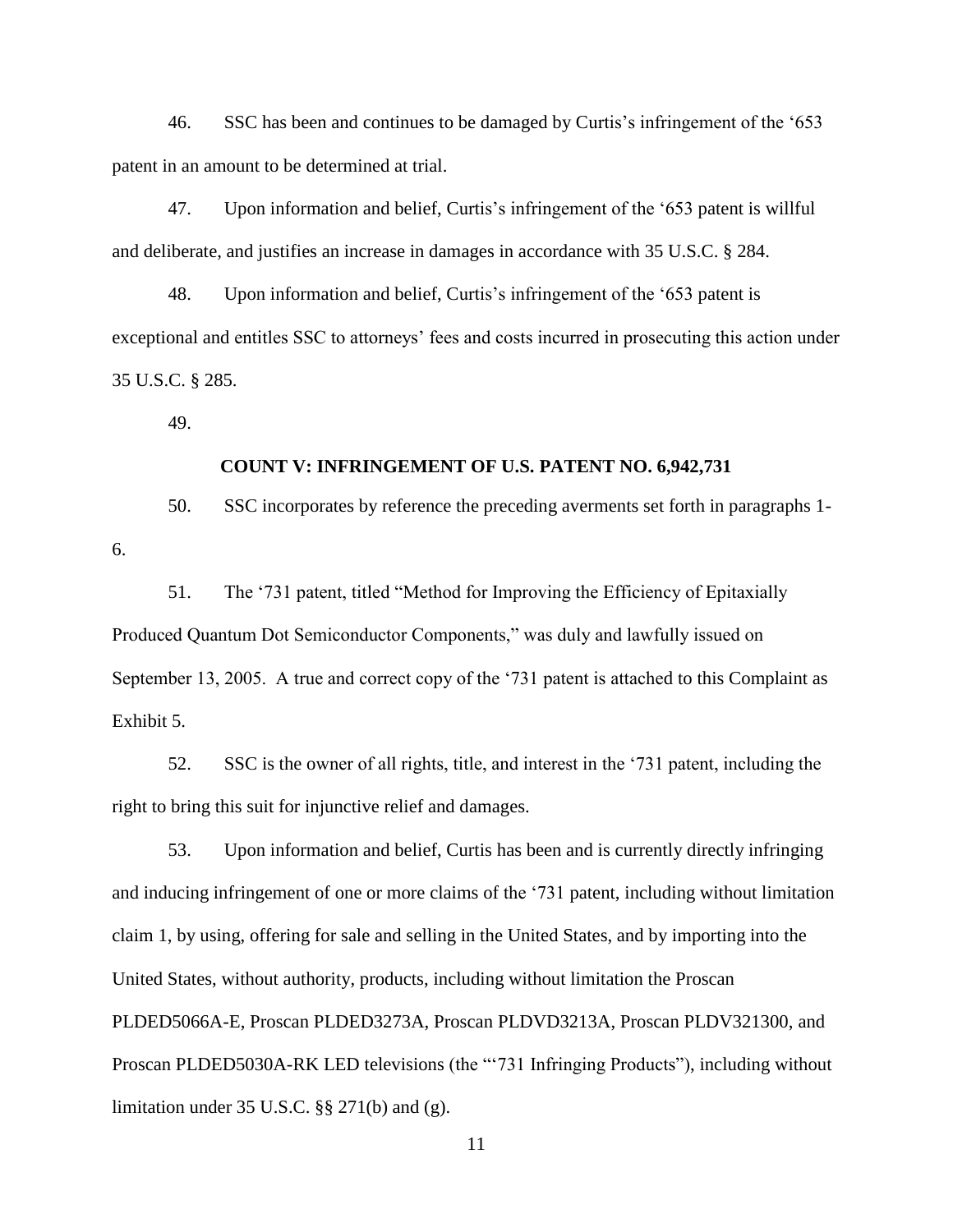54. Upon information and belief, the semiconductor quantum dot components contained in the '731 Infringing Products are made by the methods claimed in the '731 patent. Upon information and belief, at least some of the semiconductor quantum dot components are manufactured outside of the United States. Upon information and belief, the semiconductor quantum dot components are not materially changed by subsequent processes, and do not become trivial and nonessential components of another product, including the '731 Infringing Products.

55. Curtis has had knowledge of SSC's patented technology, including the '731 patent, prior to the initiation of this action. Specifically, Curtis has been aware of the '731 patent and its infringement at least since July 21, 2014, when it received a cease-and-desist letter from SSC. The letter explicitly identified the '731 patent, informed Curtis of its infringing activity, and requested that Curtis cease and desist any and all infringing activity.

56. Upon information and belief, despite its knowledge of the '731 patent and its infringing activity, Curtis has been inducing infringement of the '731 patent by, among other things, knowingly and with intent, actively encouraging its customers, retailers, and distributors, such as Kmart and hhgregg, to use, sell, offer for sale, and import the '731 Infringing Products in a manner that constitutes infringement of one or more claims of the '731 Patent. For example, upon information and belief, Curtis is selling its '731 Infringing Products to its customers, retailers, and distributors. Further, upon information and belief, Curtis actively entices its customers, retailers, and distributors through advertising, marketing and sales activity to use, sell, offer for sale, and import its '731 Infringing Products. Upon information and belief, Curtis's customers, retailers, and distributors directly infringe the '731 patent by using, selling, offering for sale, and importing in the United States the '731 Infringing Products. Upon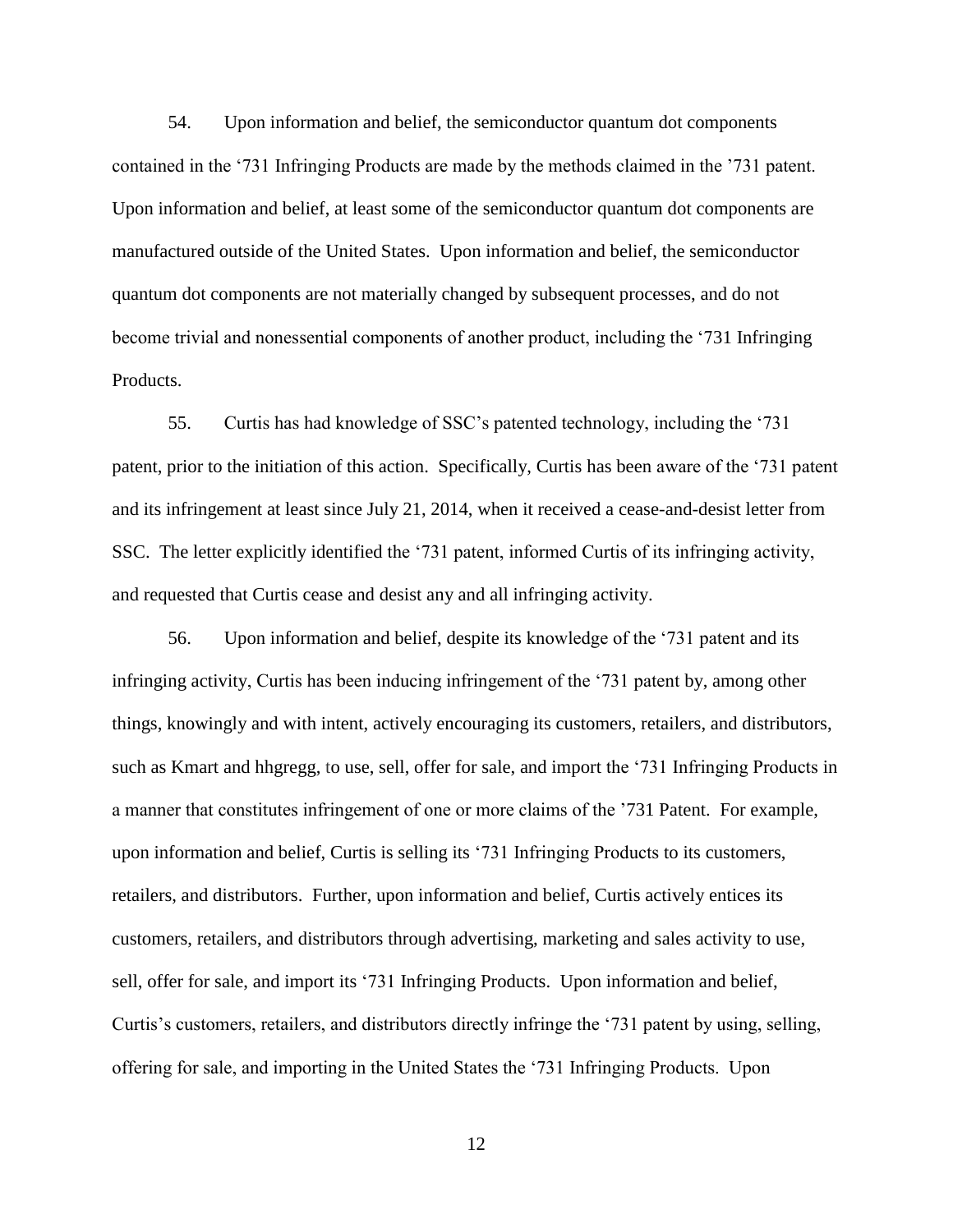information and belief, Curtis knows that by using, selling, offering for sale, and importing the '731 Infringing Products its customers, retailers, and distributors directly infringe the '731 Patent. Upon information and belief, this inducing activity is ongoing and has not stopped since the initiation of this action.

57. Curtis's infringing activities have caused and will continue to cause SSC irreparable harm, for which it has no adequate remedy at law, unless Curtis's infringing activities are enjoined by this Court in accordance with 35 U.S.C. § 283.

58. SSC has been and continues to be damaged by Curtis's infringement of the '731 patent in an amount to be determined at trial.

59. Upon information and belief, Curtis's infringement of the '731 patent is willful and deliberate, and justifies an increase in damages in accordance with 35 U.S.C. § 284.

60. Upon information and belief, Curtis's infringement of the '731 patent is exceptional and entitles SSC to attorneys' fees and costs incurred in prosecuting this action under 35 U.S.C. § 285.

### **COUNT VI: INFRINGEMENT OF U.S. PATENT NO. 6,473,554**

61. SSC incorporates by reference the preceding averments set forth in paragraphs 1- 6.

62. The '554 patent, titled "Lighting Apparatus Having a Low Profile," was duly and lawfully issued on October 29, 2002. A true and correct copy of the '554 patent is attached to this Complaint as Exhibit 6.

63. SSC is the owner of all rights, title, and interest in the '554 patent, including the right to bring this suit for injunctive relief and damages.

64. Upon information and belief, Curtis has been and is currently directly infringing and inducing infringement of one or more claims of the '554 patent, including without limitation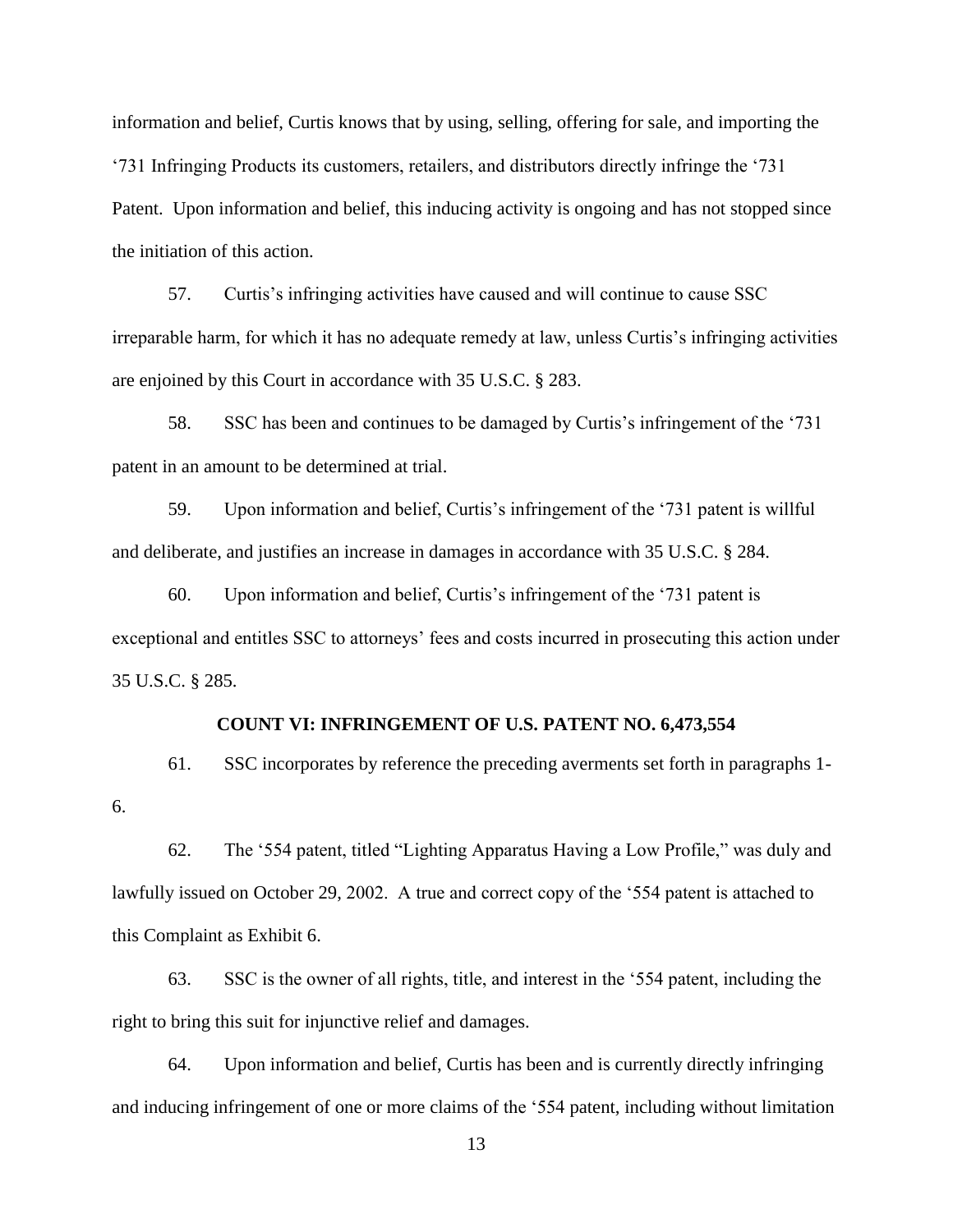claim 38, by using, offering for sale and selling in the United States, and by importing into the United States, without authority, products, including without limitation the Proscan PLDED3273A, Proscan PLDV321300, Proscan PLDED5030A-RK, and Proscan PLDED4016A LED televisions, including but not limited to those that contain lenses marked with the following markings: "AB21," "AB42," "AB100," "30V1," "K31," "R14," and "Q56" (the "'554 Infringing Products"), including without limitation under 35 U.S.C. §§ 271(a) and (b).

65. Curtis has had knowledge of SSC's patented technology, including the '554 patent, prior to the initiation of this action. Specifically, Curtis has been aware of the '554 patent and its infringement at least since July 21, 2014, when it received a cease-and-desist letter from SSC. This letter explicitly identified the '554 patent, informed Curtis of its infringing activity, and requested that Curtis cease and desist any and all infringing activity.

66. Upon information and belief, despite its knowledge of the '554 patent and its infringing activity, Curtis has been inducing infringement of the '554 patent by, among other things, knowingly and with intent, actively encouraging its customers, retailers, and distributors, such as Kmart and hhgregg, to use, sell, offer for sale, and import the '554 Infringing Products in a manner that constitutes infringement of one or more claims of the '554 Patent. For example, upon information and belief, Curtis is selling its '554 Infringing Products to its customers, retailers, and distributors. Further, upon information and belief, Curtis actively entices its customers, retailers, and distributors through advertising, marketing and sales activity to use, sell, offer for sale, and import its '554 Infringing Products. Upon information and belief, Curtis's customers, retailers, and distributors directly infringe the '554 patent by using, selling, offering for sale, and importing in the United States the '554 Infringing Products. Upon information and belief, Curtis knows that by using, selling, offering for sale, and importing the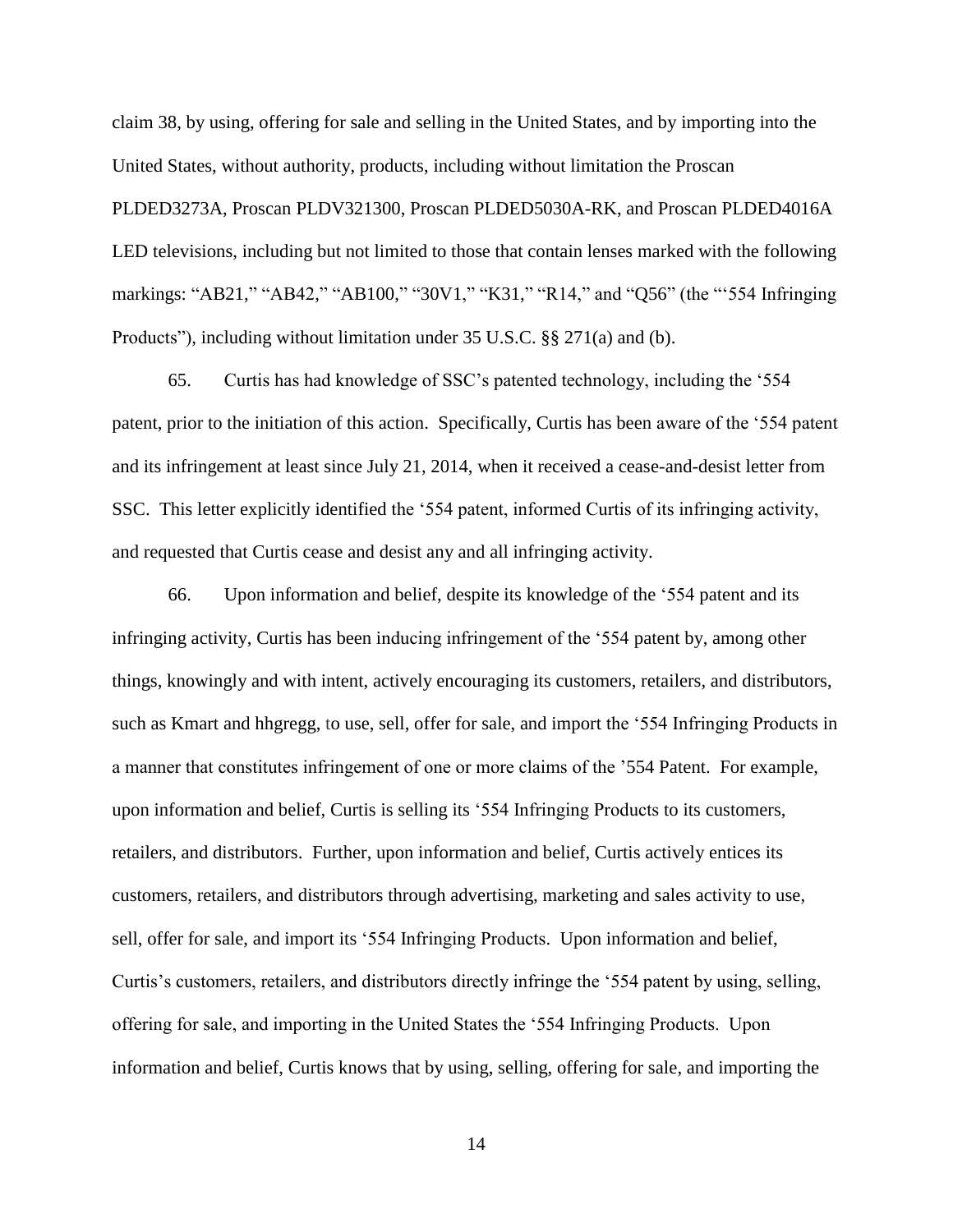'554 Infringing Products its customers, retailers, and distributors directly infringe the '554 Patent. Upon information and belief, this inducing activity is ongoing and has not stopped since the initiation of this action.

67. Curtis's infringing activities have caused and will continue to cause SSC irreparable harm, for which it has no adequate remedy at law, unless Curtis's infringing activities are enjoined by this Court in accordance with 35 U.S.C. § 283.

68. SSC has been and continues to be damaged by Curtis's infringement of the '554 patent in an amount to be determined at trial.

69. Upon information and belief, Curtis's infringement of the '554 patent is willful and deliberate, and justifies an increase in damages in accordance with 35 U.S.C. § 284.

70. Upon information and belief, Curtis's infringement of the '554 patent is exceptional and entitles SSC to attorneys' fees and costs incurred in prosecuting this action under 35 U.S.C. § 285.

## **COUNT VII: INFRINGEMENT OF U.S. PATENT NO. 6,007,209**

71. SSC incorporates by reference the preceding averments set forth in paragraphs 1- 6.

72. The '7209 patent, titled "Light Source for Backlighting," was duly and lawfully issued on December 28, 1999. A true and correct copy of the '7209 patent is attached to this Complaint as Exhibit 7.

73. SSC is the owner of all rights, title, and interest in the '7209 patent, including the right to bring this suit for injunctive relief and damages.

74. Upon information and belief, Curtis has been and is currently directly infringing and inducing infringement of one or more claims of the '7209 patent, including without limitation claim 1, by making, using, offering for sale and selling in the United States, and by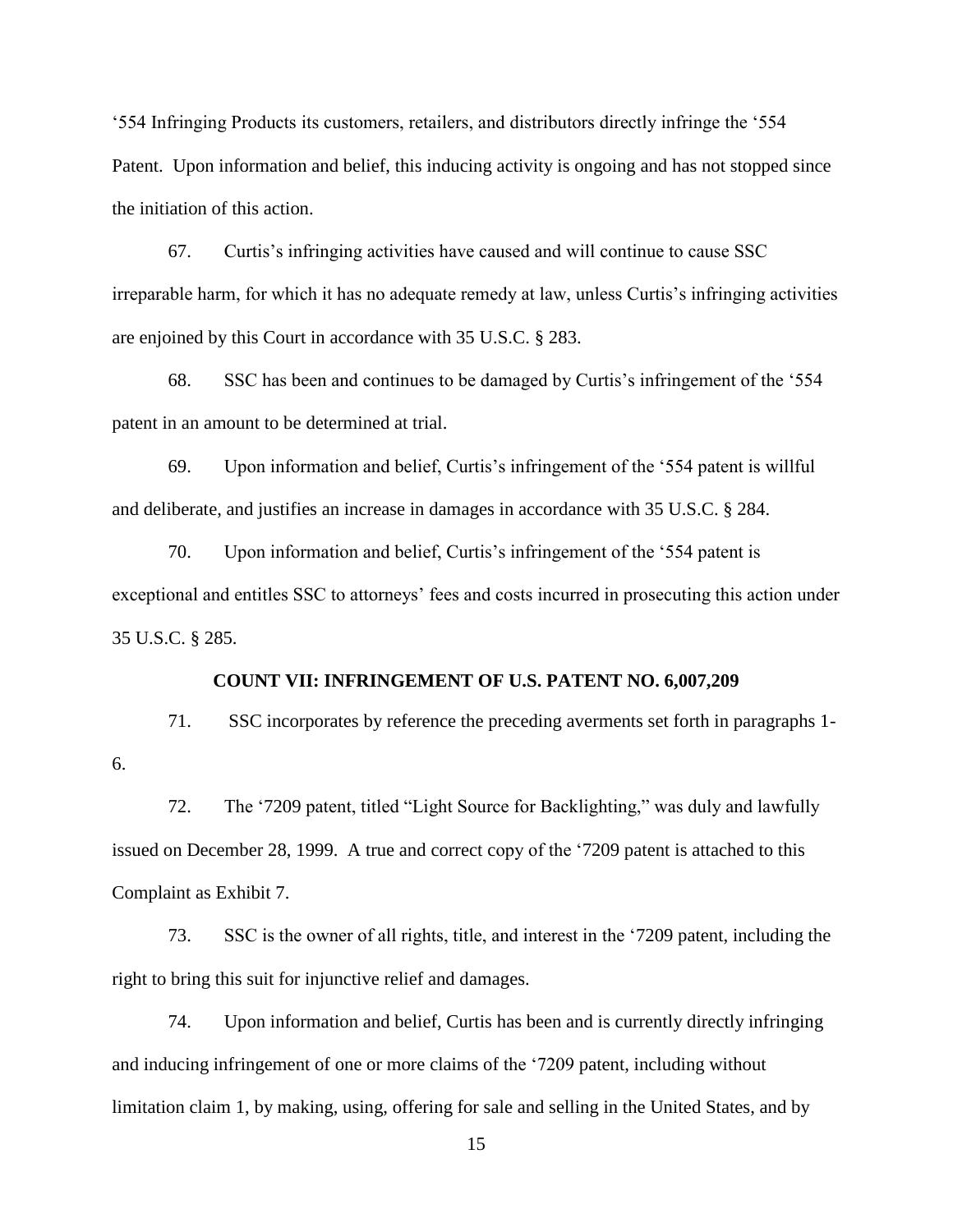importing into the United States, without authority, products, including without limitation the Proscan PLDED5066A-E, Proscan PLDED3273A, Proscan PLDVD3213A, Proscan PLDV321300, Proscan PLDED5030A-RK, and Proscan PLDED4016A LED televisions (the "'7209 Infringing Products"), including without limitation under 35 U.S.C. §§ 271(a), (b), and (g).

75. Upon information and belief, the backlights for flat panel displays contained in the '7209 Infringing Products are made by the methods claimed in the '7209 patent. Upon information and belief, at least some of the backlights for flat panel displays are manufactured outside of the United States. Upon information and belief, the backlights for flat panel displays are not materially changed by subsequent processes, and do not become trivial and nonessential components of another product, including the '7209 Infringing Products.

76. Curtis has had knowledge of SSC's patented technology, including the '7209 patent, prior to the initiation of this action. Specifically, Curtis has been aware of the '7209 patent and its infringement at least since July 21, 2014, when it received a cease-and-desist letter from SSC. The letter explicitly identified the '7209 patent, informed Curtis of its infringing activity, and requested that Curtis cease and desist any and all infringing activity.

77. Upon information and belief, despite its knowledge of the '7209 patent and its infringing activity, Curtis has been inducing infringement of the '7209 patent by, among other things, knowingly and with intent, actively encouraging its customers, retailers, and distributors, such as Kmart and hhgregg, to use, sell, offer for sale, and import the '7209 Infringing Products in a manner that constitutes infringement of one or more claims of the '7209 Patent. For example, upon information and belief, Curtis is selling its '7209 Infringing Products to its customers, retailers, and distributors. Further, upon information and belief, Curtis actively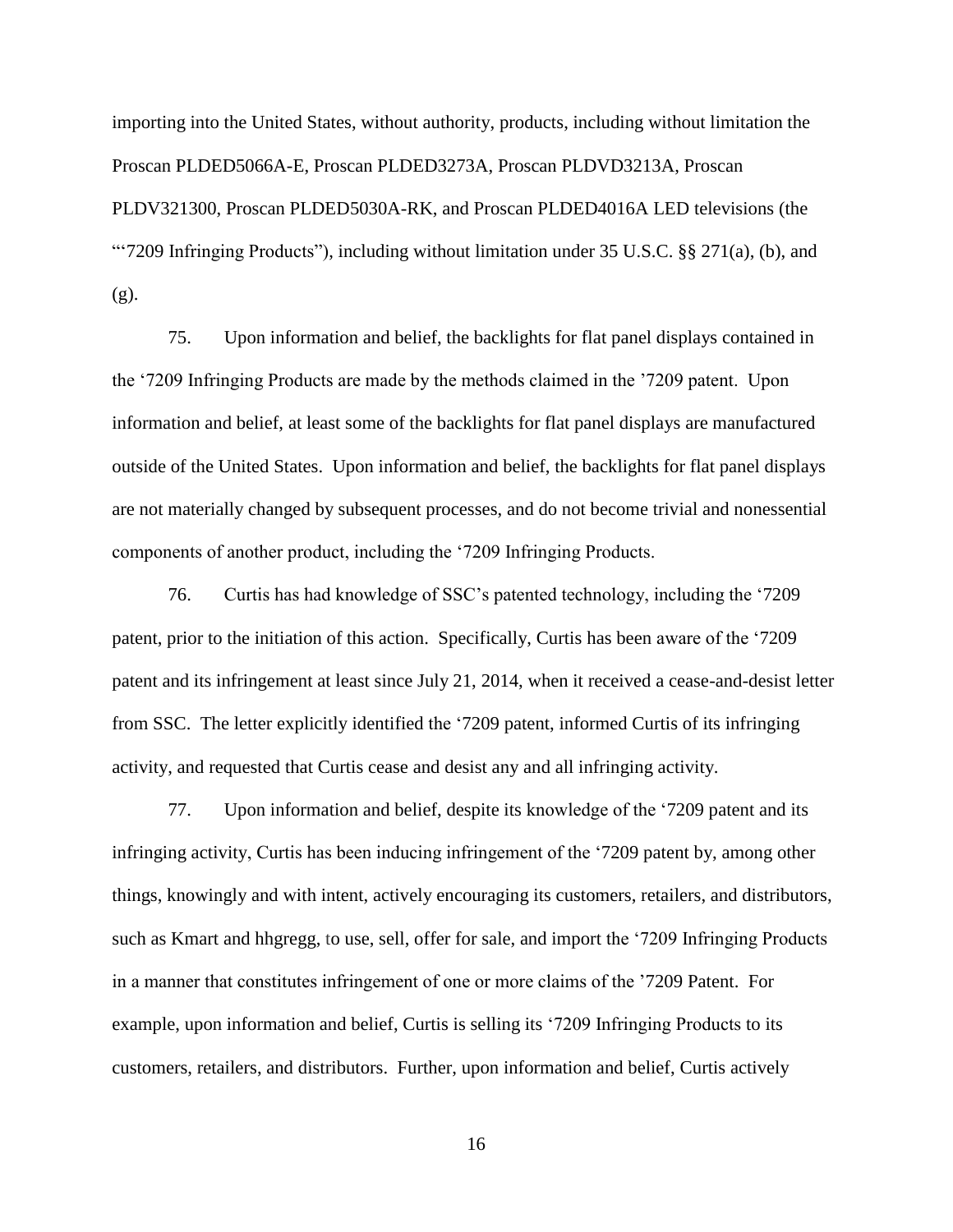entices its customers, retailers, and distributors through advertising, marketing and sales activity to use, sell, offer for sale, and import its '7209 Infringing Products. Upon information and belief, Curtis's customers, retailers, and distributors directly infringe the '7209 patent by using, selling, offering for sale, and importing in the United States the '7209 Infringing Products. Upon information and belief, Curtis knows that by using, selling, offering for sale, and importing the '7209 Infringing Products its customers, retailers, and distributors directly infringe the '7209 Patent. Upon information and belief, this inducing activity is ongoing and has not stopped since the initiation of this action.

78. Curtis's infringing activities have caused and will continue to cause SSC irreparable harm, for which it has no adequate remedy at law, unless Curtis's infringing activities are enjoined by this Court in accordance with 35 U.S.C. § 283.

79. SSC has been and continues to be damaged by Curtis's infringement of the '7209 patent in an amount to be determined at trial.

80. Upon information and belief, Curtis's infringement of the '7209 patent is willful and deliberate, and justifies an increase in damages in accordance with 35 U.S.C. § 284.

81. Upon information and belief, Curtis's infringement of the '7209 patent is exceptional and entitles SSC to attorneys' fees and costs incurred in prosecuting this action under 35 U.S.C. § 285.

### **PRAYER FOR RELIEF**

#### WHEREFORE, SSC prays for a judgment in favor of SSC and against Curtis as follows:

(a) That Curtis has directly infringed each of the '440, '943, '6209, '653, '731, '554, and '7209 patents;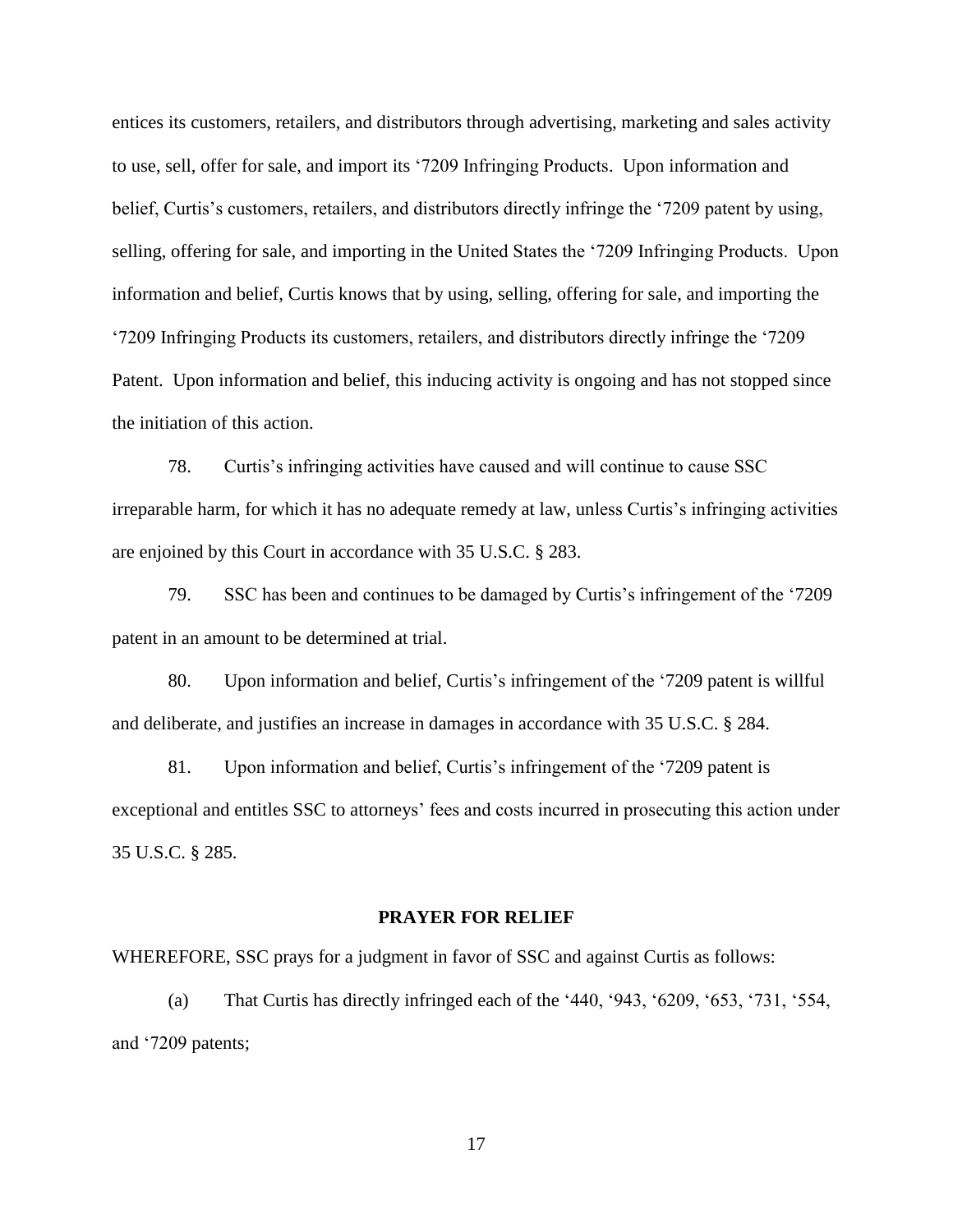(b) That Curtis has indirectly infringed each of the '440, '943, '6209, '653, '731, '554, and '7209 patents;

(c) An order enjoining Curtis and each of its affiliates, subsidiaries, officers, directors, employees, agents, representatives, licensees, successors, assigns, and all those acting for them and on their behalf, or acting in concert with them directly or indirectly, from further acts of infringement of the '440, '943, '6209, '653, '731, '554, and '7209 patents;

(d) A full accounting for and an award of damages to SSC for Curtis's infringement of the '440, '943, '6209, '653, '731, '554, and '7209 patents, including enhanced damages pursuant to 35 U.S.C. § 284, together with pre- and post-judgment interest;

(e) That Curtis's infringement of each of the Asserted Patents is willful and deliberate, and therefore, that SSC is entitled to increased damages as provided by 35 U.S.C. § 284;

(f) That this case is "exceptional" within the meaning of 35 U.S.C. § 285 entitling SSC to an award of its attorneys' fees for bringing and prosecuting this action, together with interest, and costs of the action, pursuant to 35 U.S.C. § 285; and

(g) Such other and further equitable or legal relief as this Court deems proper.

#### **DEMAND FOR JURY TRIAL**

SSC hereby demands trial by jury on all issues so triable.